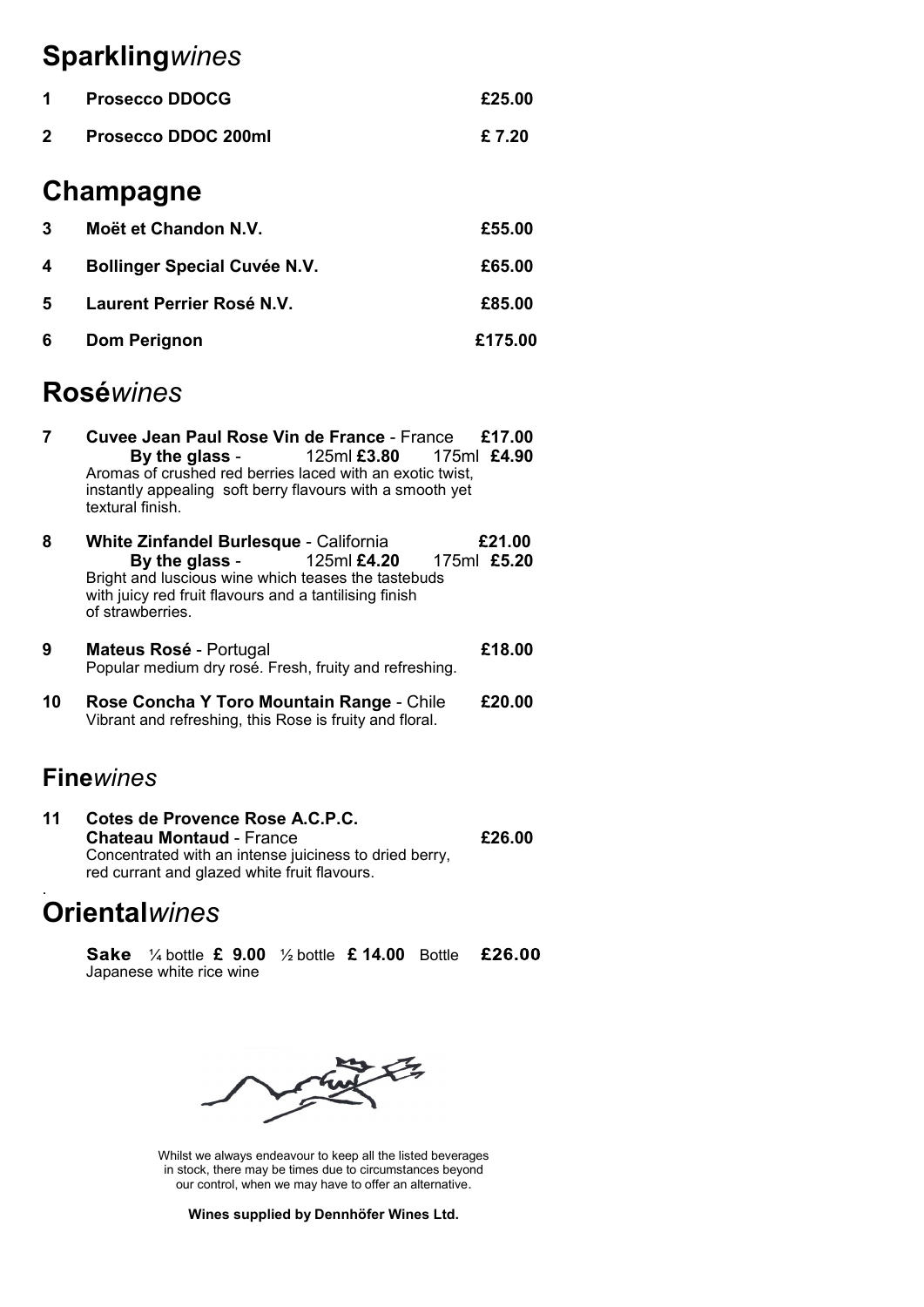### **White***wines*

| 12 | <b>Cuvee Jean Paul Dry</b><br>Cotes de Gasgogne IGP - France<br>£17.00<br>By the glass - $125$ ml £3.80 175ml £4.90<br>Immediately expressive aromatics, zesty and invigorating.                                                                     |  |
|----|------------------------------------------------------------------------------------------------------------------------------------------------------------------------------------------------------------------------------------------------------|--|
| 13 | <b>Cuvee Jean Paul Medium Dry</b><br>Cotes de Gasgogne IGP - France<br>£17.00<br>By the glass -<br>125ml £3.80 175ml £4.90<br>The aroma is gentle and yet generous in its fragrance.<br>This natural off-dry sweetness gives the wine a medium body. |  |
| 14 | Pinot Grigio Provincia di Pavia IGT Ancora - Italy £20.00<br>125ml £4.20 175ml £5.20<br>By the glass -<br>Fresh, dry and delicate with gentle floral and citrus aromas.                                                                              |  |
| 15 | <b>Sauvignon Blanc Concha Y Toro</b><br><b>Mountain Range - Chile</b><br>£20.00<br>By the glass -<br>125ml £4.20 175ml £5.20<br>A light-bodied wine with mouth-watering flavours<br>of grapefruit and lemon.                                         |  |
| 16 | <b>Chardonnay Santa Digna Torres - Chile</b><br>£19.00<br>Chardonnay varietal notes of mango, apricot enhanced<br>by vanilla and coconut. Excellent balance followed by<br>a very fruity aftertaste.                                                 |  |
| 17 | <b>Chardonnay Unwooded Y Series Yalumba</b><br>£21.00<br>Australia<br>Tropical fragrance, creamy peach and nougat finish.<br>A Subtle spiciness gives this lively white an exotic twist.                                                             |  |
| 18 | Rioja DDOC Monopole Cune - Spain<br>£22.00<br>A true classic among the Spanish white wines,<br>it is young, dry, fruit-forward and delightfully fresh.                                                                                               |  |
| 19 | <b>Sauvignon Blanc Cleefs Classic Collection</b><br><b>Western Cape - South Africa</b><br>£22.00<br>Tropical, green fig, melon and asparagus<br>flavours with classic varietal notes on the nose.                                                    |  |
| 20 | Gewurztraminer A.C. Alsace - France<br>£23.00<br>Golden yellow colour, aromatic bouquet of lychee<br>and honeyed aromas.                                                                                                                             |  |
| 21 | £24.00<br>Gavi DDOCG La Battistina - Italy<br>Fresh citrus and pineapple aromas with ripe fruit<br>balanced by crisp acidity on the palate.                                                                                                          |  |
| 22 | Sauvignon Blanc Esk Valley - New Zealand<br>£25.00<br>Flavours of citrus, pear, apple and passionfruit dominate<br>and a clean fresh finish adds length.                                                                                             |  |
|    | <b>Finewines</b>                                                                                                                                                                                                                                     |  |
| 23 | Pinot Grigio Trentino DDOC Bottega Vinai - Italy £28.00<br>Bright straw yellow colour, ripe fruit nose with<br>elegant floral notes, smooth, well-rounded, warm<br>and persistent palate.                                                            |  |
| 24 | Sancerre AOP la Chatellenie Joseph Mellot                                                                                                                                                                                                            |  |

France **£32.00** A classic Sancerre, dry with a taste of gooseberries 25 **Chablis A.C.P. Vocoret - France** *E34.00* Delicate touches of citrus fruit, lemon and grapefruit are supported by a rich minerality. A classic Chablis.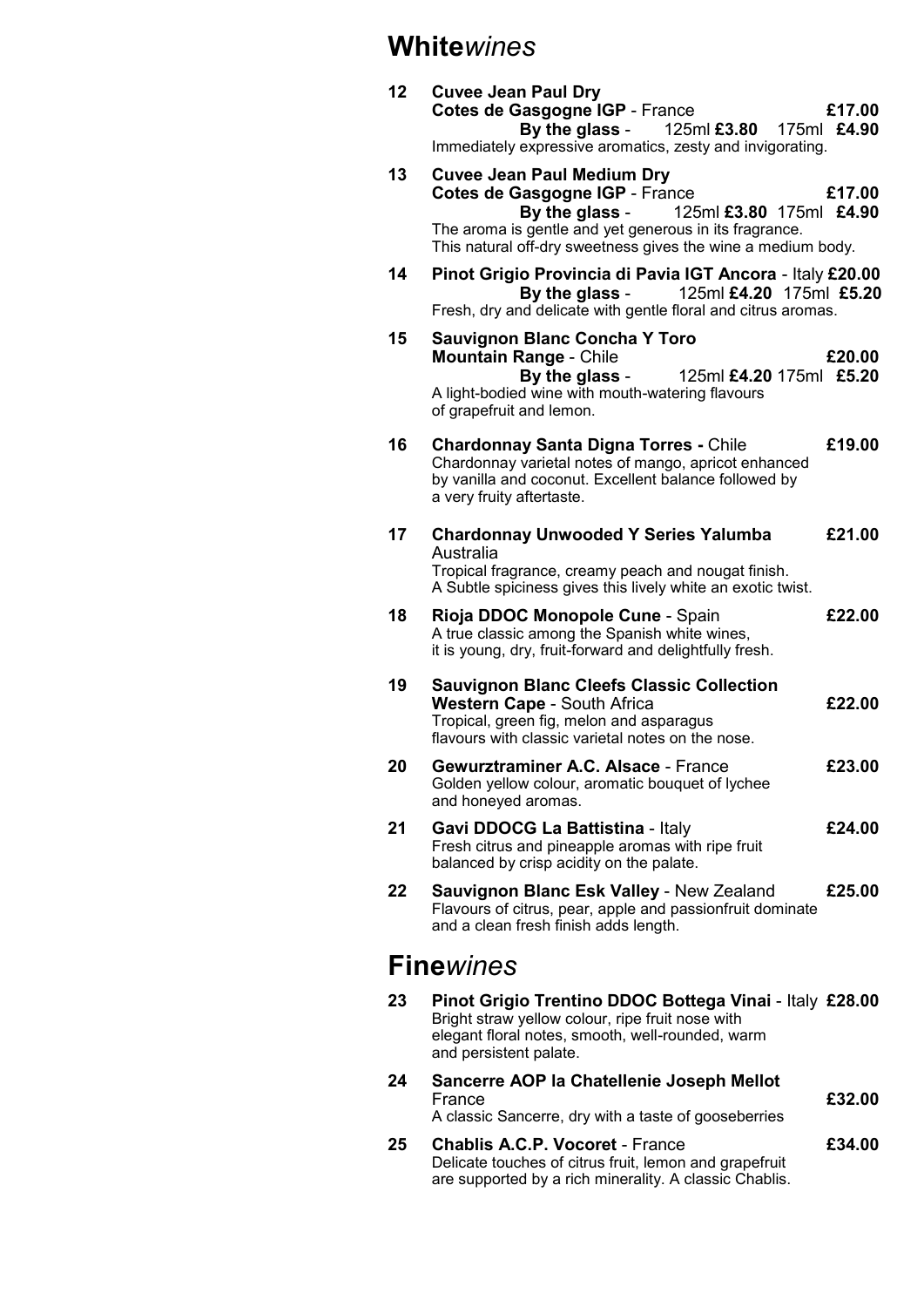# **Red***wines*

| 26 | <b>Cuvee Jean Paul Red Vaucluse IGP - France</b><br>By the glass - $125ml \, \text{\textsterling}3.80$<br>175ml<br>Spice of Grenache sprinkled with Syrah; lusciously<br>textured fruit rounds the palate, making this an<br>uncomplicated medium-bodied wine of character. | £17.00<br>£4.90 |
|----|-----------------------------------------------------------------------------------------------------------------------------------------------------------------------------------------------------------------------------------------------------------------------------|-----------------|
| 27 | <b>Merlot Concha Y Toro Mountain Range - Chile</b><br>By the glass - $125ml \, \text{£}4.20$<br>175ml<br>Cherry and plum with a hint of black pepper and spice.<br>Medium-bodied with smooth black cherry and plum flavours.                                                | £19.00<br>£5.20 |
| 28 | <b>Shiraz Mourvedre Percheron</b><br><b>Western Cape - South Africa</b><br>By the glass - $125$ ml £4.20<br>175ml<br>Rich and dark. This wine is packed with warm<br>chocolatey notes and has a big savoury heart.                                                          | £20.00<br>£5.20 |
| 29 | <b>Cabernet Sauvignon Y Series Yalumba</b><br>Australia<br>Enticing cherry ripe, mint and blackcurrant aromas are<br>the perfect opening to generous fruit flavours and a rich<br>mocha finish.                                                                             | £21.00          |
| 30 | Côtes du Rhône A.C. - France<br>Finesse, fruit and length. Very drinkable.                                                                                                                                                                                                  | £21.00          |
| 31 | Montepulciano d'Abruzzo DDOC Ancora - Italy<br>Ripe, juicy plum and black cherry characters with hints<br>of bitter chocolate and a warm spicy finish.                                                                                                                      | £22.00          |
| 32 | Rioja Tempranillo DDOC Artesa - Spain<br>A youthful, fruity red with a deep ruby colour, ripe berry<br>aromas and soft plum and cherry fruit on the palate.                                                                                                                 | £23.00          |
| 33 | <b>Malbec La Nina Mendoza Don Cristobal</b><br>Argentina<br>Aromas of ripe plums and cherries and a rich fruity palate,<br>this wine is juicy and lush.                                                                                                                     | £23.00          |
| 34 | Pinot Noir Pays d'Oc IGP Le Fou - France<br>Displaying intense, sweet berry fruit with<br>a savoury twist.                                                                                                                                                                  | £24.00          |
| 35 | Shiraz Viognier Y Series Yalumba - Australia<br>Berry fruit and black pepper aromas tease the senses<br>before boysenberry and rhubarb flavours deliver a spicy finish                                                                                                      | £24.00          |
|    | <b>Fine</b> wines                                                                                                                                                                                                                                                           |                 |
| 36 | Fleurie A.O.P. Jules du Souzy - France<br>Red fruit, iris, violet and spice aromas. Utterly rich<br>and harmonious.                                                                                                                                                         | £29.00          |
| 37 | <b>Merlot Cabernet Sauvignon Malbec Esk Valley</b><br>New Zealand.<br>Deeply coloured wine with aromas of black fruits and oak.<br>Mouth filling, very drinkable.                                                                                                           | £33.00          |
| 38 | <b>Chateauneuf du Pape A.C. Chateau Fargueirol</b><br>France<br>Strawberry jam, spice, violet and hedgerow aromas.                                                                                                                                                          | £45.00          |

A balanced and pleasing palate with attractive sweet

grenache fruit, nicely rounded.